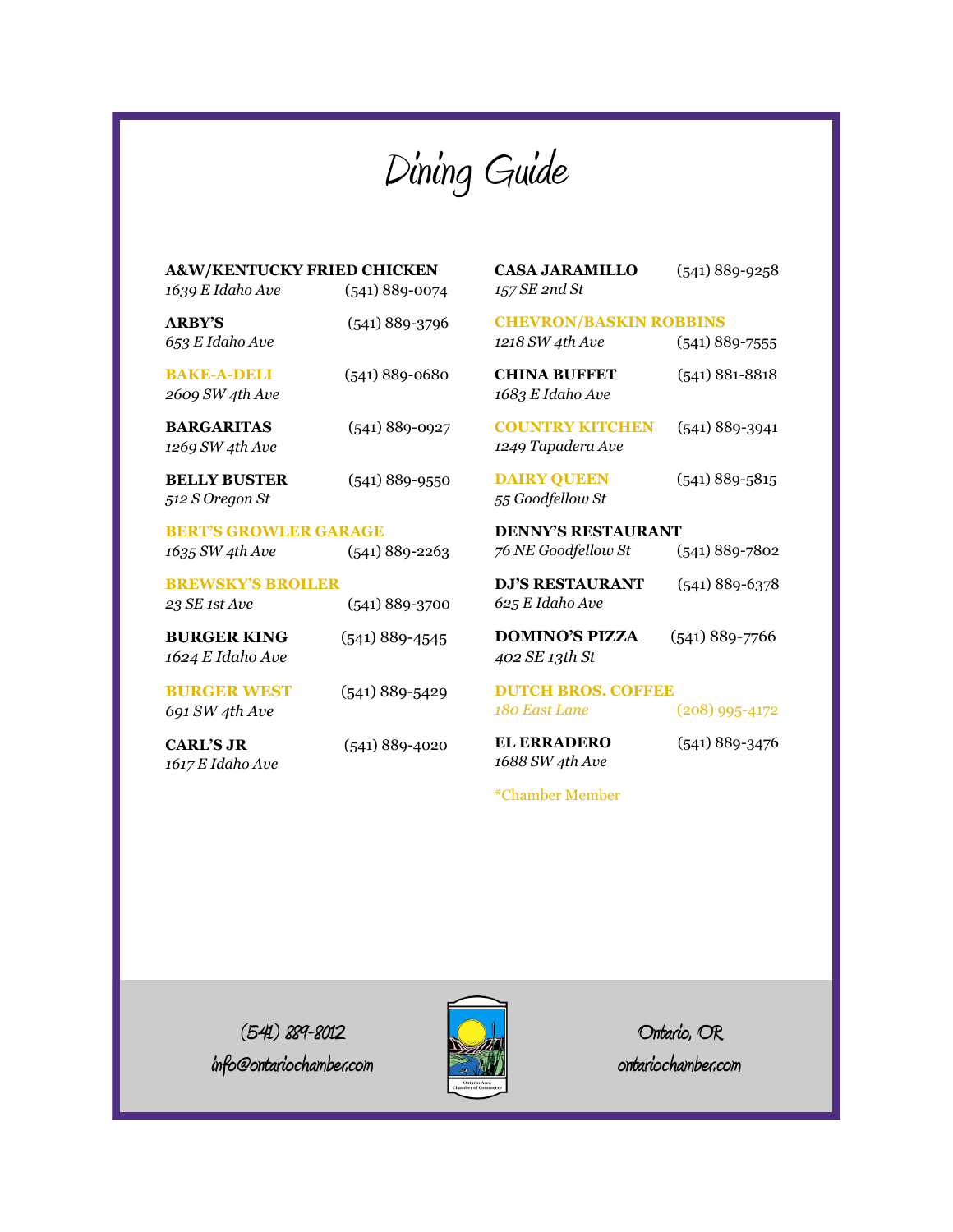Dining Guide

| FAR EAST RESTAURANT          |                    |                                      | <b>LITTLE PALOMINO FOOD</b> |  |
|------------------------------|--------------------|--------------------------------------|-----------------------------|--|
| 44 NE 3rd St                 | $(541) 881 - 8888$ | <b>&amp; SPIRITS</b>                 | $(541) 889 - 8528$          |  |
|                              |                    | 227 S Oregon St                      |                             |  |
| FIESTA GUADALAJARA           |                    |                                      |                             |  |
| 336 S Oregon St              | $(541) 889 - 8064$ | <b>LONGS SPORTS PUB</b>              |                             |  |
|                              |                    | 359 S Oregon St                      | $(541) 881 - 9911$          |  |
| <b>FRESHWAY</b>              | $(541)$ 889-5365   |                                      |                             |  |
| 514 SW 4th Ave               |                    | <b>LOS POTRILLOS</b>                 | $(541)$ 889-4075            |  |
|                              |                    | 49 NW 1st St                         |                             |  |
| <b>GANDOLFO'S</b>            | $(541) 881 - 9966$ |                                      |                             |  |
| 80 SE 2nd St STE 2           |                    | <b>MACHUCA'S</b>                     | $(541)$ 889-4290            |  |
|                              |                    | 2880 SW 4th Ave STE #10              |                             |  |
| <b>HOG ROCK CAFE</b>         | $(541) 889 - 6377$ |                                      |                             |  |
| 1281 SW 4th Ave              |                    | <b>MACKEY'S STEAKHOUSE &amp; PUB</b> |                             |  |
|                              |                    | 111 SW 1st St                        | $(541) 889 - 3678$          |  |
| <b>JACK IN THE BOX</b>       |                    |                                      |                             |  |
| 1407 SW 4th Ave              | $(541)$ 889-8646   | <b>MATSY'S RESTAURANT</b>            |                             |  |
|                              |                    | 1241 SW 4th Ave                      | $(541)$ 889-3000            |  |
| <b>JOLTS &amp; JUICE CO</b>  |                    | <b>MCDONALD'S</b>                    |                             |  |
| 298 S Oregon St              | $(541)$ 889-4166   |                                      |                             |  |
| 215 E Lane STE 6             | $(541) 881 - 8989$ | 1690 E. Idaho Ave                    | $(541)$ 889-2525            |  |
|                              |                    | 1476 SW 4th Ave                      | $(541) 881 - 8787$          |  |
| <b>KANPAI</b>                | $(541) 889 - 7070$ |                                      |                             |  |
| 375 E Idaho Ave              |                    |                                      | <b>MONGOLIAN EXPRESS</b>    |  |
| <b>KIWI LOCO</b>             | $(541)$ 889-5455   | 490 E Lane STE 11                    | $(541) 889 - 0448$          |  |
|                              |                    | <b>OGAWA'S TERIYAKI HUT</b>          |                             |  |
| 180 East Lane STE 4          |                    |                                      |                             |  |
| <b>LITTLE CEASAR'S PIZZA</b> |                    | 375 E Idaho Ave                      | $(541)$ 889-2725            |  |
| 180 E Lane STE 6             |                    | <b>PANDA EXPRESS</b>                 | $(541) 889 - 6699$          |  |
|                              | $(541)$ 889-3666   | 1771 E Idaho Ave                     |                             |  |
|                              |                    |                                      |                             |  |
|                              |                    |                                      |                             |  |

\*Chamber Member

**(541) 889-8012 info@ontariochamber.com**



**Ontario, OR ontariochamber.com**